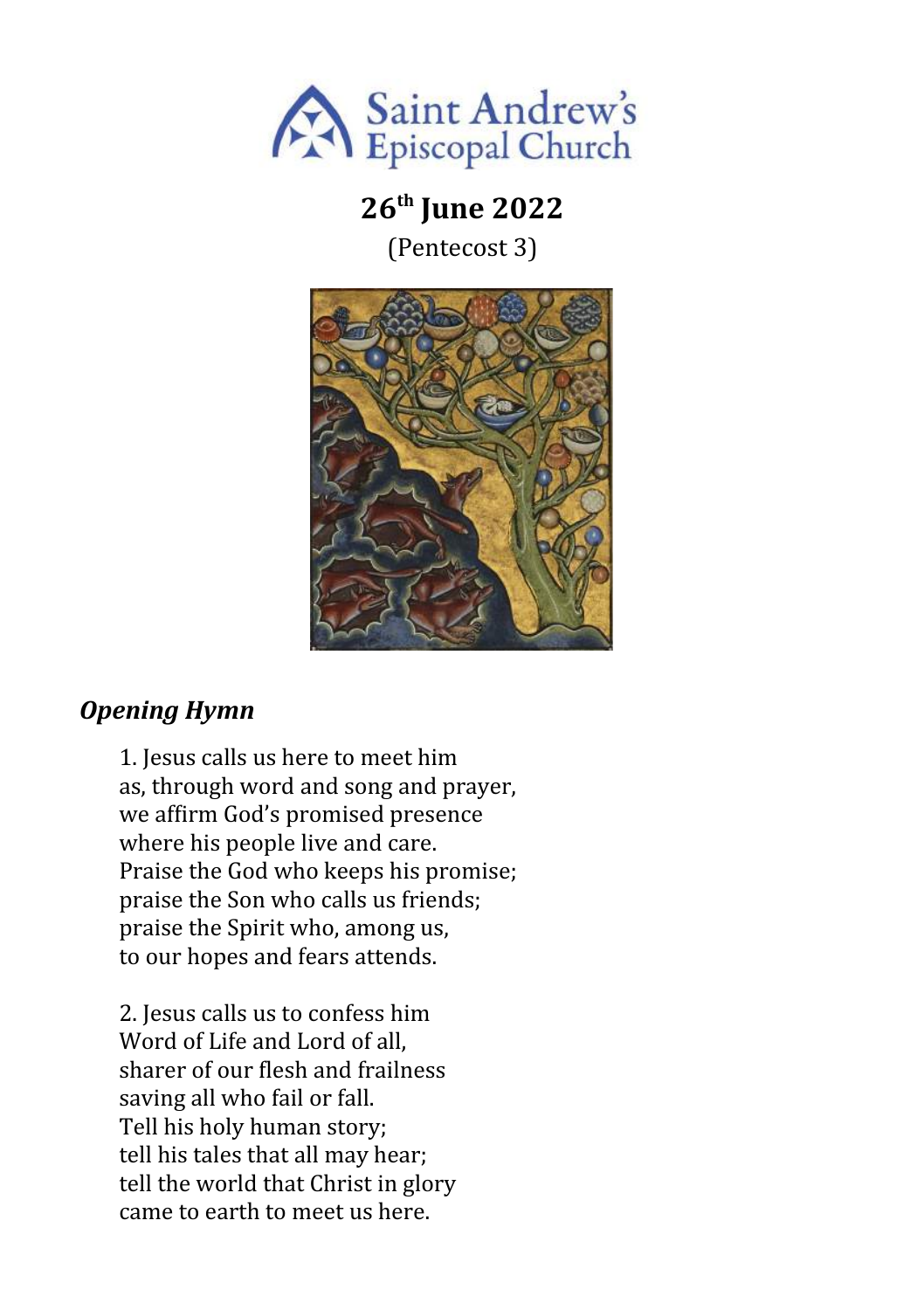3. Jesus calls us to each other: vastly diff'rent though we are; race and colour, class and gender neither limit nor debar. Join the hand of friend and stranger, join the hands of age and youth; join the faithful and the doubter in their common search for truth.

4. Jesus calls us to his table rooted firm in time and space, where the church in earth and heaven finds a common meeting place. Share the bread and wine, his body; share the love of which we sing; share the feast for saints and sinners hosted by our Lord and King. *John L. Bell (b. 1949) and Graham Maule (b. 1958)*

## *Collect of the Day*

Lord, you have taught us that all our doings without love are nothing worth: send your Holy Spirit and pour into our hearts that most excellent gift of love, the true bond of peace and of all virtues, without which whoever lives is counted dead before you. Grant this for your only Son Jesus Christ's sake, who is alive and reigns with you, in the unity of the Holy Spirit, one God, now and for ever. **Amen.**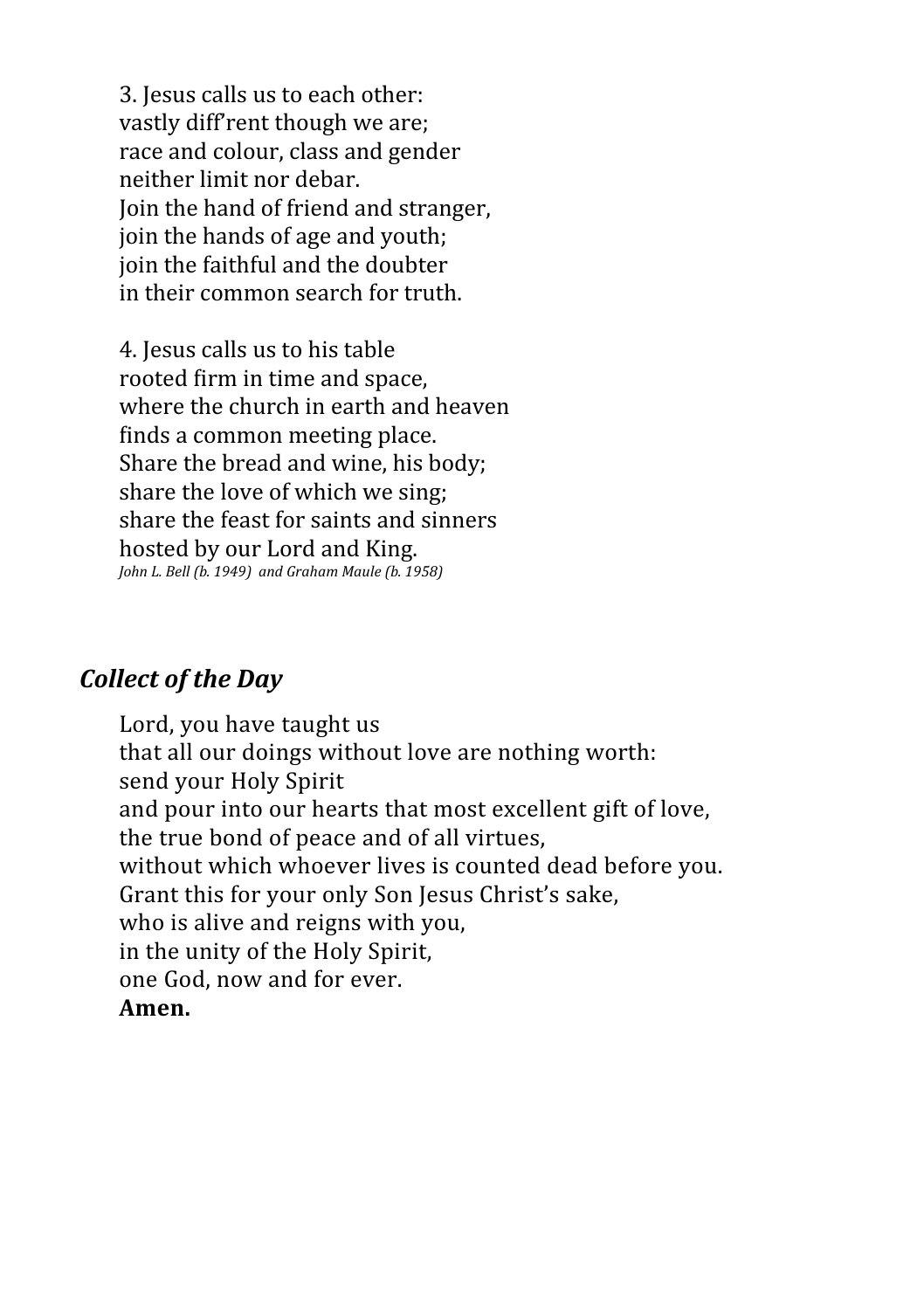## *Psalm 16*



- 1. Keep me **safe**, my **God** : for in **you** I take **refuge**.
- 2. I say to the Lord, "You **are** my **Lord** : apart from you I **have** no good **thing**."
- 3. I say of the holy people who are **in** the **land** : "They are the noble ones in whom **is** all my de**light**."
- 4. Those who run after other gods will suffer **more** and **more** :

I will not pour out libations of blood to such gods \* or take up

### **their** names on my **lips.**

- 5. Lord, you alone are my **portion and** my **cup**; you make **my** lot se**cure**.
- 6. The boundary lines have fallen for me in **plea**sant **places** : surely I have **a de**lightful in**heritance**.
- 7. I will praise the **Lord**, who **counsels me** : even at night **my** heart in**structs me**.
- 8. I keep my eyes always **on** the **Lord.** With him at my right hand, I **will** not be **shaken**.
- 9. Therefore my heart is glad and my **tongue** re**joices** : my body also **will** rest se**cure**,
- 10. because you will not abandon me to the **realm of** the **dead** : nor will you let your faithful**one** see de**cay**.

## 11. You make known to me the **path** of **life** : you will fill me with joy in your presence, \* with eternal pleasures **at** your right **hand**.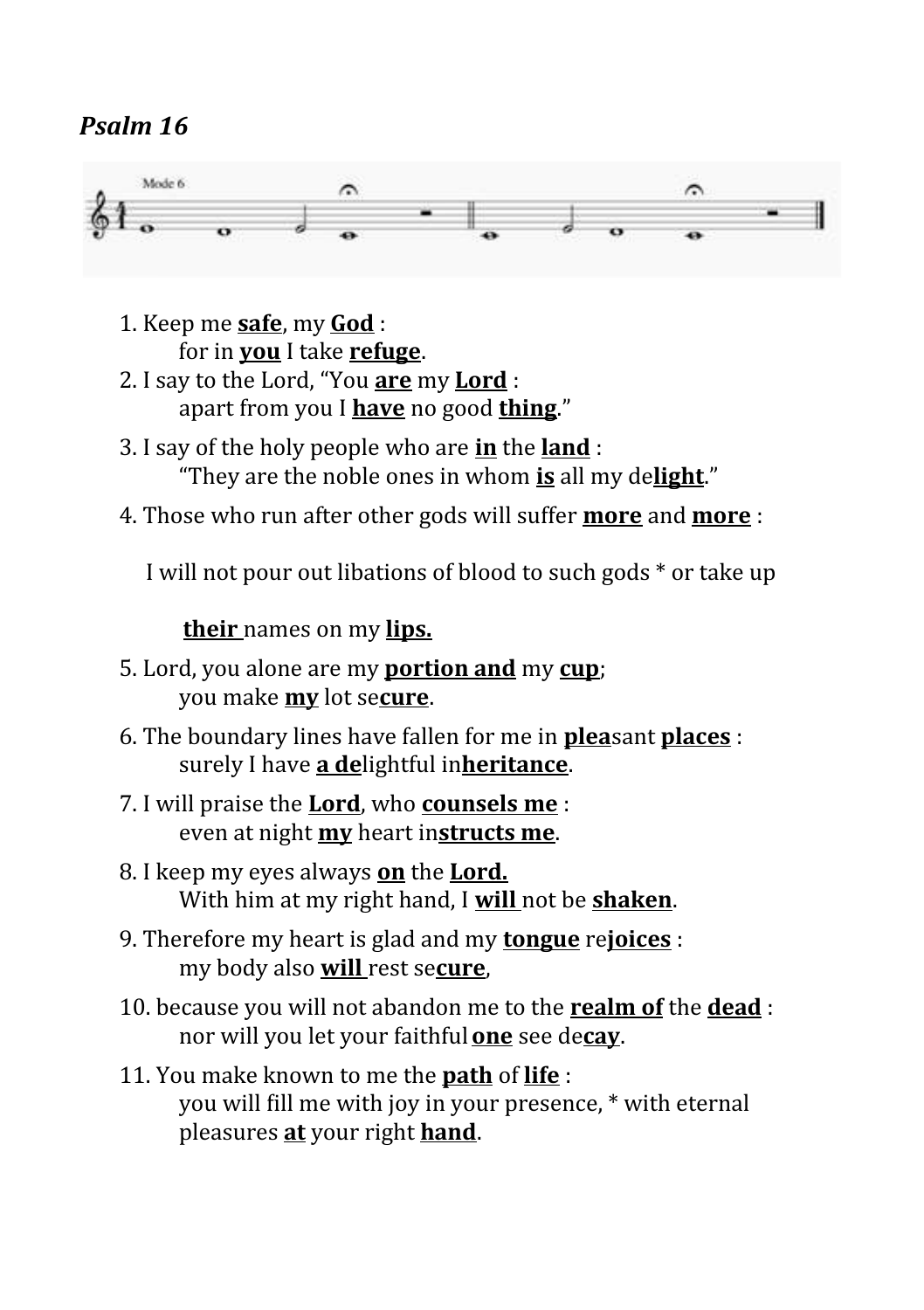Glory be to the Father, and **to** the **Son** : and to **the** Holy **Spirit** : As it was in the beginning, is now, and **ever** shall **be** : world with**out** end, A**men**.

## *Offertory Hymn*

1. God moves in a mysterious way his wonders to perform; he plants his footsteps in the sea, and rides upon the storm.

2. Deep in unfathomable mines of never-failing skill, he treasures up his bright designs, and works his sovereign will.

3. Ye fearful saints, fresh courage take; the clouds ye so much dread are big with mercy, and shall break in blessings on your head.

4. Judge not the Lord by feeble sense, but trust him for his grace; behind a frowning providence he hides a shining face.

5. His purposes will ripen fast, unfolding every hour; the bud may have a bitter taste, but sweet will be the flower.

6. Blind unbelief is sure to err, and scan his work in vain; God is his own interpreter, and he will make it plain. *William Cowper (1731-1800)*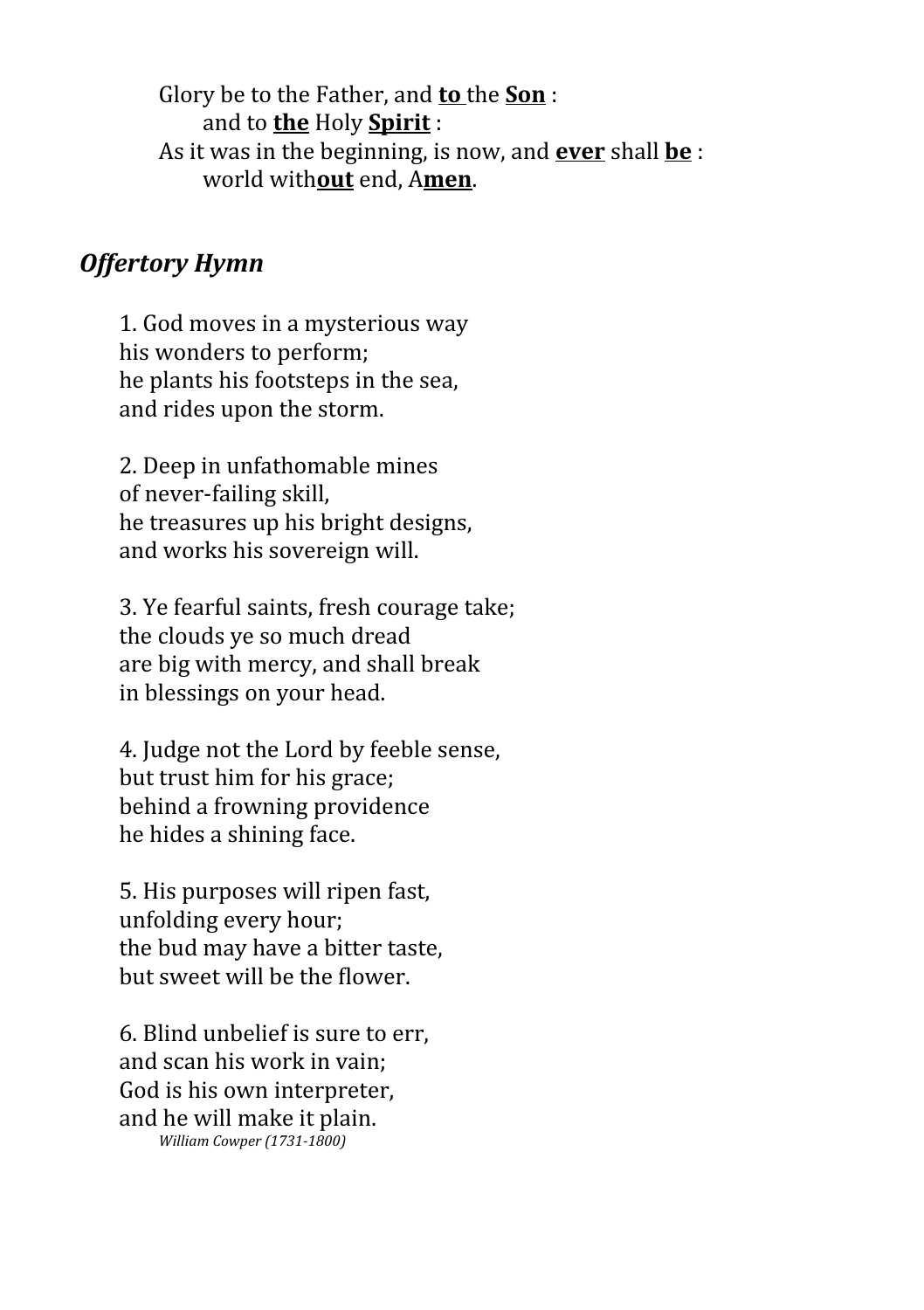## *Final Hymn*

1. The Spirit lives to set us free, walk, walk in the light. He binds us all in unity, *walk, walk in the light. Walk in the light, (x3). Walk in the light of the Lord.*

2. Jesus promised life to all, walk, walk in the light. The dead were wakened by his call, *walk, walk in the light...*

3. He died in pain on Calvary, walk, walk in the light, to save the lost like you and me, *walk, walk in the light…*

4. We know his death was not the end, walk, walk in the light. He gave his Spirit to be our friend, *walk, walk in the light...*

5. The Spirit lives in you and me, walk, walk in the light. His light will shine for all to see, *walk, walk in the light... Damian Lundy (1944-1997)*

> Words of hymns are reproduced under the provision of CCL Licence No: MB4173 Saint Andrew's Episcopal Church: Registered Charity No. SC003632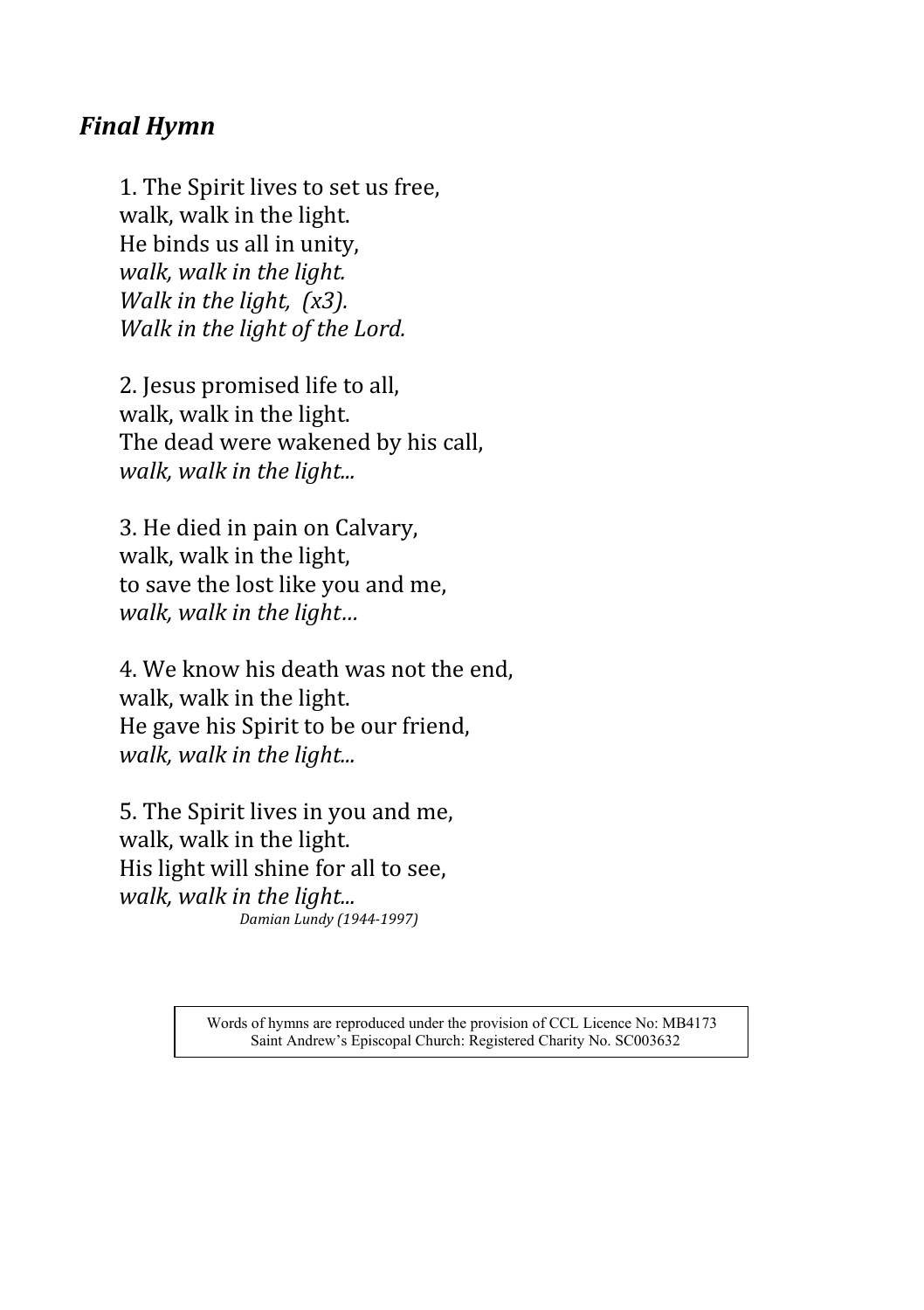## *Notices*

### **Bitcoal Mining**

No, this is not a typo. Production of Bitcoins requires a tremendous amount of electricity in 2020 amounting to 0.5% of all the world's annual production! Worse still much of this energy comes from burning coal. In 2021 when new laws in China devastated Bitcoin production there, energy production shifted to the US in part because it has a growing number of idle fossil-fuel power plants. Purchasing and reviving them is an efficient way for Bitcoin entrepreneurs to make millions, according to the Sierra Club, but at tremendous cost to the environment. According to the journal Nature and Climate Change over the next 30 years Bitcoin production alone could produce enough carbon dioxide to raise global temperatures by 2o C (3.6o F). So, apart from being a risky investment, this is another good reason to give bitcoins a miss.

This week… *Zoom links & liturgy booklets can be found at www.stasstas.com*

**Monday**  $10$ am ~ Butterflies

**Wednesday**

 $9$ pm ~ Compline (Zoom)

**Friday**

11am ~ Holy Communion

**Sunday's Services**  $10$ am ~ Choral Eucharist

### **Midday Prayer**

Please note that the weekly online service of Midday Prayer on Thursdays has now been suspended for summer. It will resume in September. The online service of Compline at 9pm on Wednesday evenings will continue through the summer months.

### **Choral Evensong**

This afternoon is your last chance for the time being to join us in church for the service of Choral Evensong at 5pm. During July and August the choir will enjoy a well-deserved break from its responsibilities, and Evensong will resume again in September.

### **How often do we shop?**

Many of us have to use the car to go shopping. Can we make one larger shop less frequently so we use the car less often saving money and carbon emissions?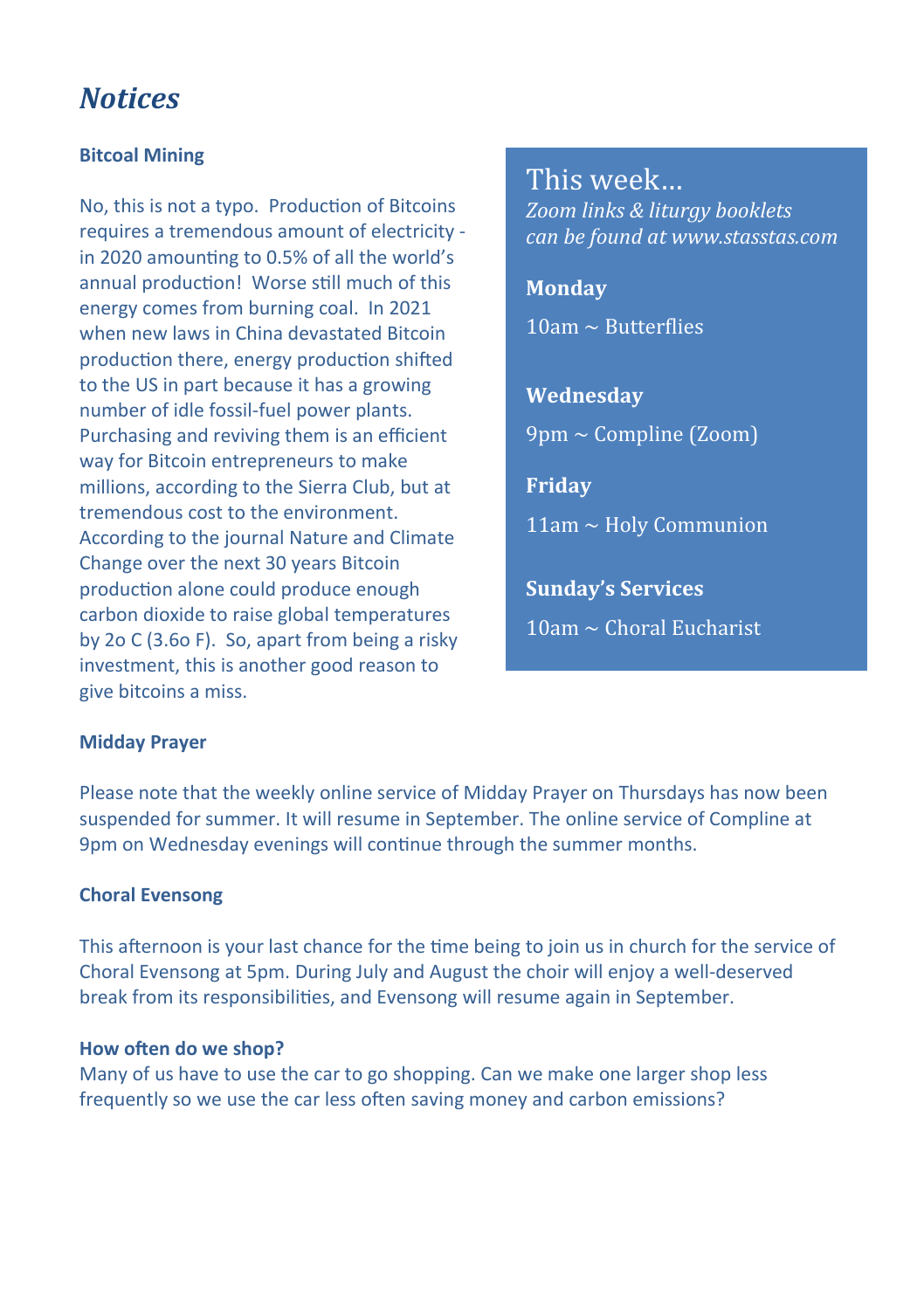Today's readings

- At 10am: 1 Kings 19.15-16,19-21 Galatians 5.1,13-25 Luke 9.51-62
- At 5pm: Deuteronomy 15.1-11 Acts 27.32-44

### Next Sunday's readings

At 10am: Isaiah 66.10-14 Galatians 6.[1-6]7-16 Luke 10.1-11,16-20





### **Giving**

The life and ministry of this congregation is funded entirely by the regular giving of its people. If you would like to support us with a financial gift, you can do so now by picking up and using a yellow Gift Aid envelope, or donating online by visiting **www.stasstas.com** or scanning this QR code to be directed straight to our **JustGivingTM** site.